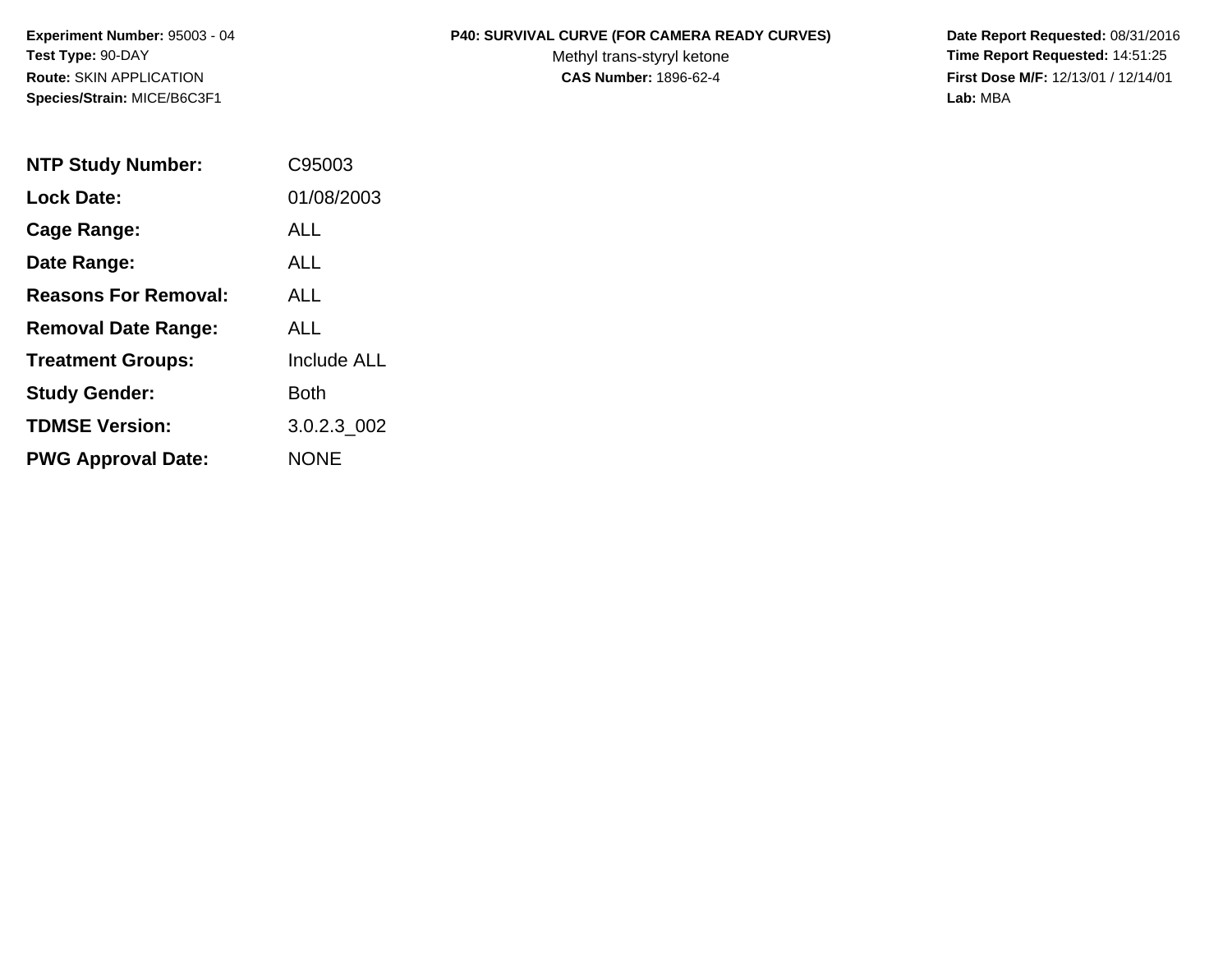**Species/Strain:** MICE/B6C3F1 **Lab:** MBA

## **Experiment Number:** 95003 - 04 **P40: SURVIVAL CURVE (FOR CAMERA READY CURVES) Date Report Requested:** 08/31/2016

Test Type: 90-DAY **The Report Requested: 14:51:25** Methyl trans-styryl ketone **Time Report Requested: 14:51:25 Route:** SKIN APPLICATION **CAS Number:** 1896-62-4 **First Dose M/F:** 12/13/01 / 12/14/01